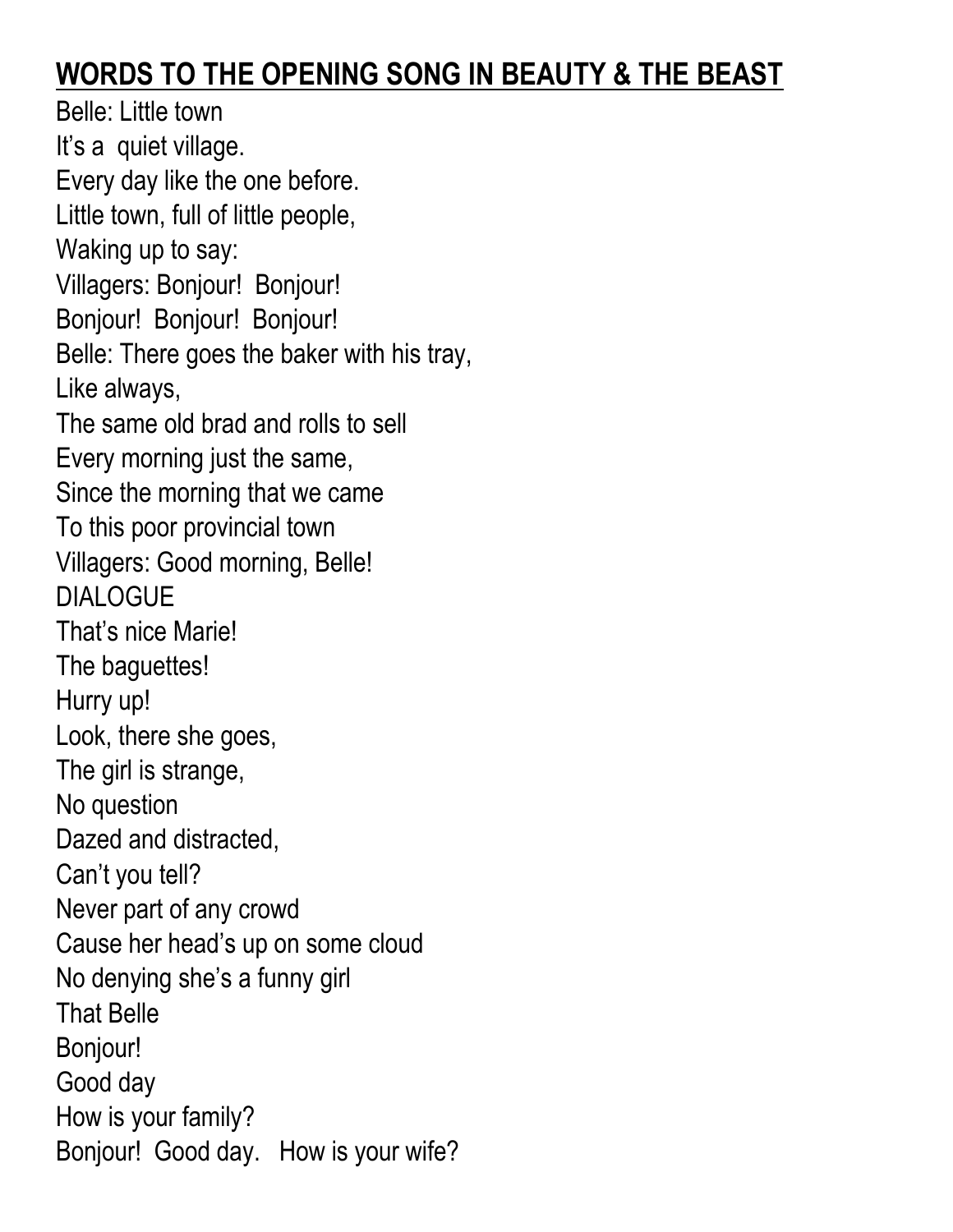I need 6 eggs! That's too expensive! There must be more Than this provincial life! DIALOGUE Look, there she goes That girl is so peculiar I wonder if she's feeling well With a dreamy, far-off look And her nose stuck in a book. What a puzzle to the rest of us is Belle Oh…………….isn't this amazing? It's my favorite part because You'll see Here's where she meets Prince Charming But she won't discover that it's him Til chapter three Now it's no wonder That her name means Beauty Her looks have got no parallel But behind that fair façade I'm afraid she's rather odd Very different from the rest of us She's nothing like the rest of us Yes, different from the rest of us Is Belle Gaston: Right from the moment when I met her Saw her, I said she's gorgeous and I fell Here in town there's only she Who is beautiful as me So, I'm making plans to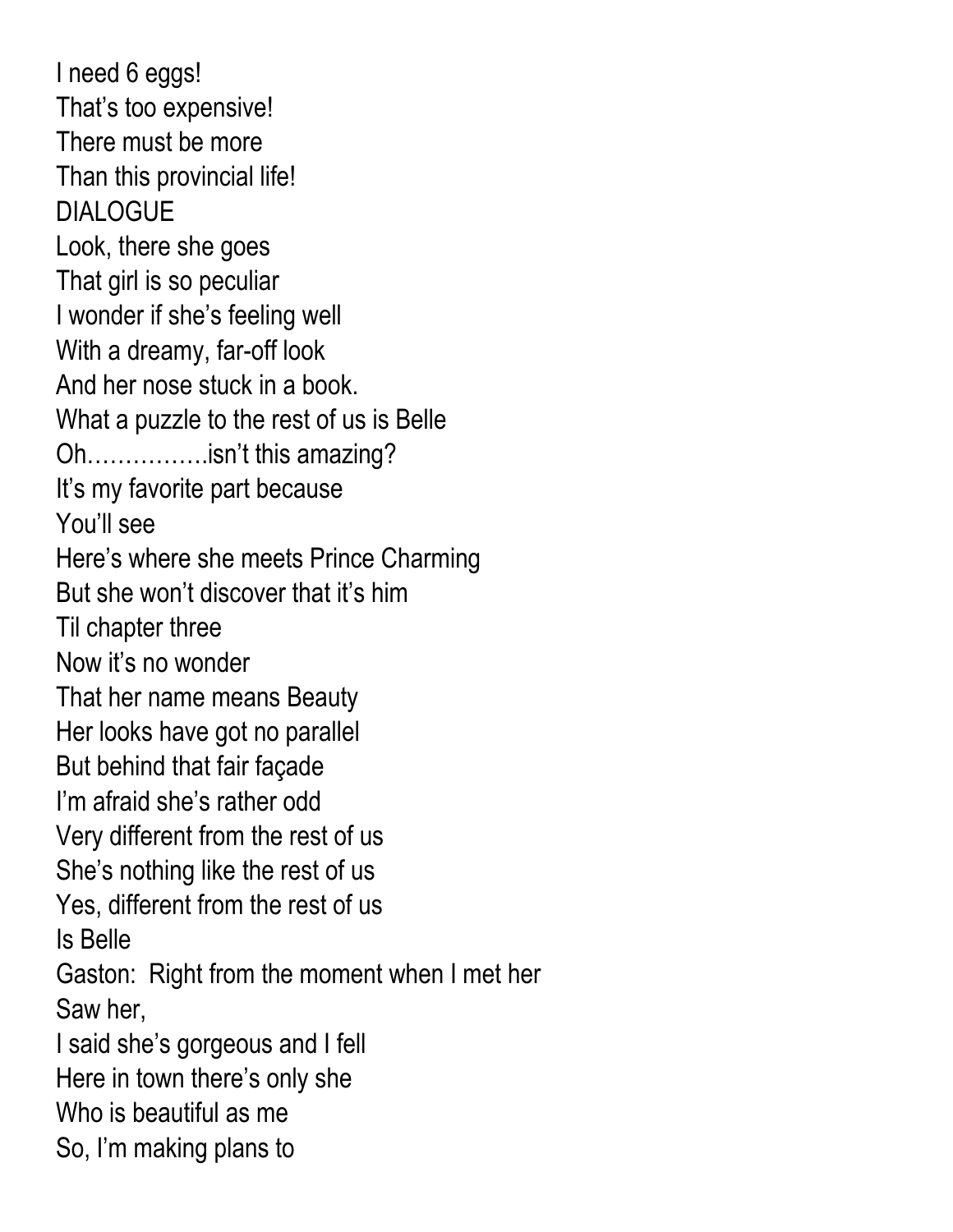Woo and marry Belle Les Filles(Silly Girls) Look! There he goes! Isn't he dreamy? Monsieur Gaston! Oh, he's so cute! Be still my heart! I'm hardly breathing! He's such a tall dark strong and handsome brute! Pardon (Good day!) Mais oui! What lovely grapes! You call this bacon? Some cheese. Ten yards! One pound Scuse me! I'll get the knife. Please let me through! This bread..... Those fish! It's stale! Smell! Madame's mistaken. Well maybe so! There must be more than this provincial life! Good morning! Just watch! I'm going to make Belle my wife! Oh!!!! Good morning! Villagers: Look there she goes A girl who's strange but special A most peculiar mademoiselle It's a pity and a sin She doesn't quite fit in Cause she really is a funny girl. A beauty but a really funny girl She really is a funny girl That Belle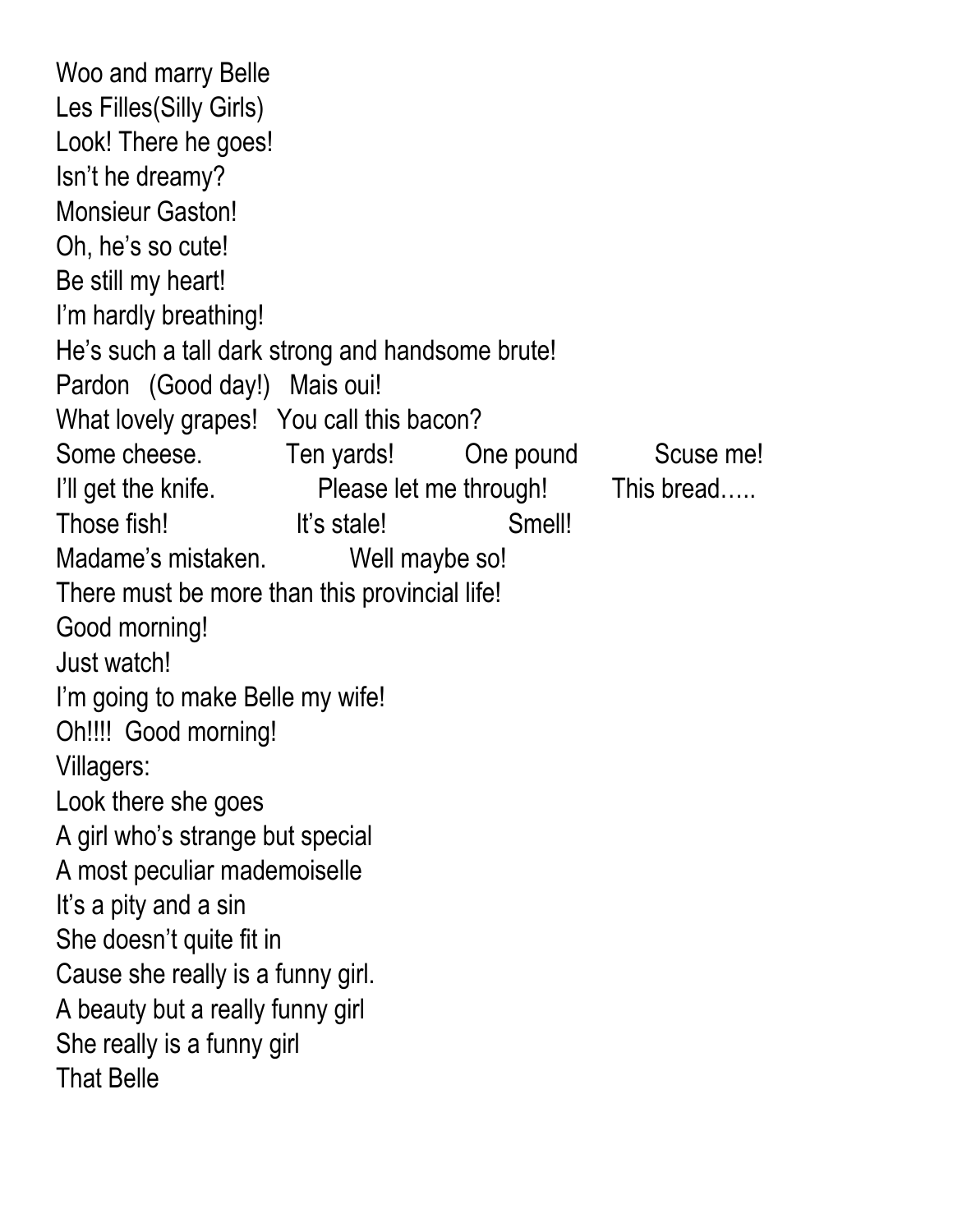## HUMAN AGAIN

\*\*This song is attached for those kids who would like to be considered for

a principal part. We'll want to hear you sing.  $\bullet$ 

Lumiere: I'll be cooking again

Be good looking again,

With a mademoiselle on each arm

When I'm human again,

Only human again

Poised and polished

And gleaming with charm

I'll be courting again

Chic and sporting again.

Mrs. Potts: Which should cause

Several husbands alarm!

Chip: I'll hop down off this shelf!

Lumiere: And toute suite, be myself!

Chip: I can't wait to be human again!

Potts, Babette, Madame: When we're human again

Only human again

When we're knick-knacks and what-nots no more

Chip: Little push, little shove,

They could, woosh!

Fall in love!

Madame: Ah, Cherie! Won't it all be top drawer?

Babette: I'll wear lipstick and rouge

Madame: And I won't be so huge!

Why, I'll easily fit through that door!

Babette: I'll exude savoir faire

Madame: I'll wear gowns! I'll have hair!

It's my prayer to be human again!

Cogsworth: When I'm human again